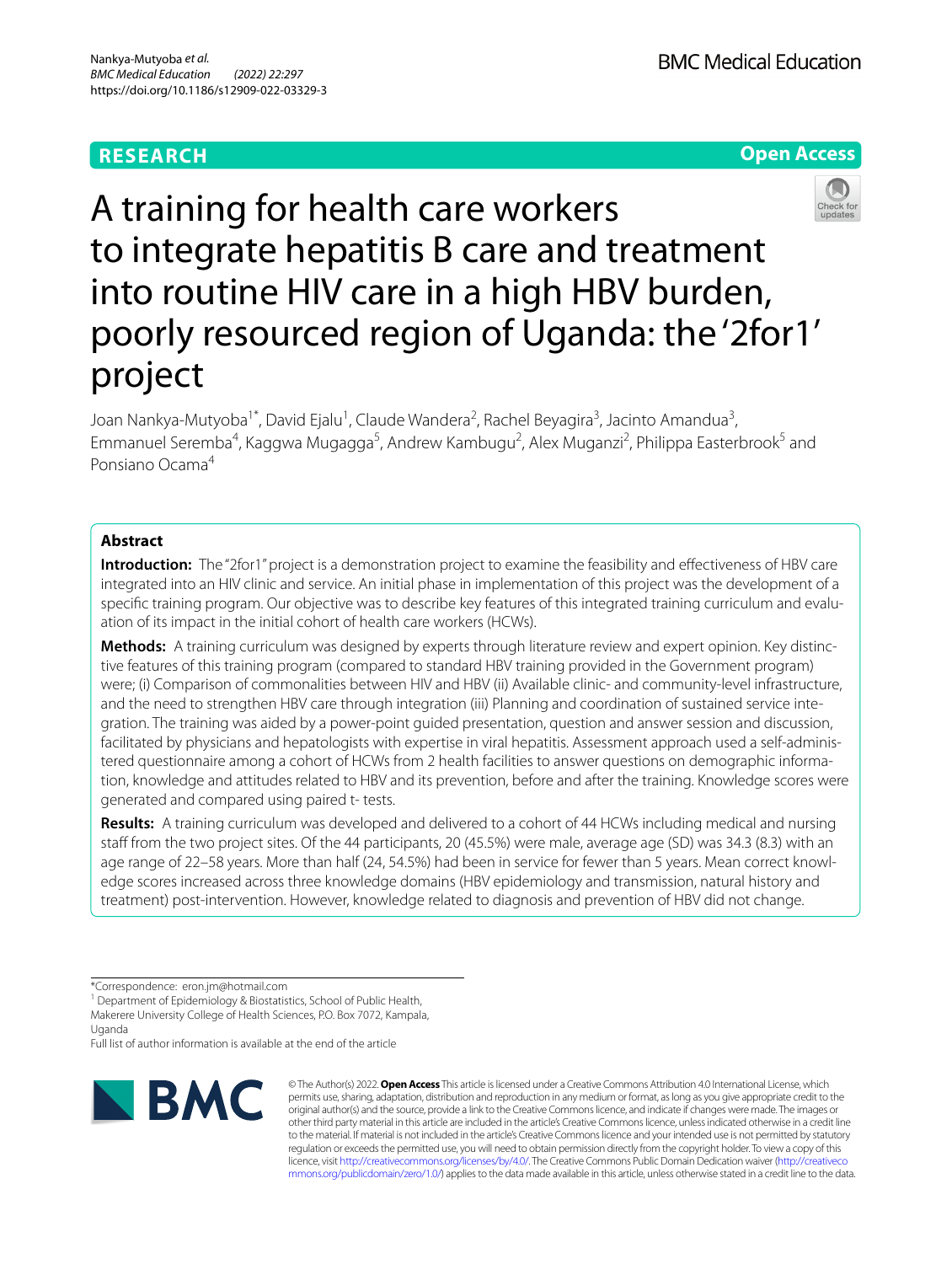**Conclusion:** A structured HBV education intervention conducted as part of an HIV/HBV care integration training for health care workers yielded improved knowledge on HBV and identifed aspects that require further training. This approach may be replicated in other settings, as a public health strategy to heighten HBV elimination efforts.

**Keywords:** Hepatitis B, Knowledge, Health care workers, Uganda

# **Introduction**

Infection with hepatitis B virus (HBV) is an on-going global public health challenge. Of the 257 million individuals that are infected worldwide, 60 million reside in Africa [[1–](#page-8-0)[3\]](#page-9-0). With chronic HBV, comes complications that signifcantly contribute to mortality, including cirrhosis, liver failure and liver cancer. Hepatitis B is responsible for the majority of liver cancers in the African region  $[4, 5]$  $[4, 5]$  $[4, 5]$  $[4, 5]$ , and these not only occur at a much younger age but are also associated with a poor prognosis  $[6]$  $[6]$ . This evidence implies that without strengthening HBV elimination efforts in this region, it will be difficult to avert future deaths from liver cancer in young African populations. The World Health Organization (WHO) global health sector strategy [\[7](#page-9-4)] aimed at eliminating the public health threat due to HBV by 2030 has recommended adopting a public health response to the disease. Emerging from this global strategy, HBV elimination targets for sub-Saharan Africa (SSA) revolve around preventing incident infections and providing appropriate care for those with prevalent infections [[8](#page-9-5), [9](#page-9-6)]. Several challenges in the path to achieving the 2030 global targets have been reported. Within the SSA context, these include low population awareness about HBV, inadequate HBV knowledge among health care personnel, and complexities around provision of timely HBV vaccination to newborns and lack of simplifed service delivery models for HBV care and treatment. In order to achieve the 2030 HBV elimination goals, signifcant steps must be taken to close existing gaps and ensure progress. There is need to broaden coverage of HBV care services, and to boost the capacity of health care facilities and health care workers (HCWs) to detect and treat chronic HBV [[10\]](#page-9-7).

One strategy to promote access to HBV care and treatment is to build on and integrate with the HIV care infrastructure, which is relatively well-established across SSA. Health care workers need to be able to provide comprehensive HBV care across the continuum including on-going monitoring of those with chronic infection for signs of liver disease. Studies have shown that with adequate training, available HCWs could be optimally leveraged to provide continuous HBV care [[11](#page-9-8)]. Training of HCWs could also help offset other socio-cultural dimensions within affected communities which continue to deter progress towards HBV elimination, such as patients' low knowledge and awareness about HBV [[12,](#page-9-9) [13](#page-9-10)], and HBV-related stigma [[14](#page-9-11)]. When HCWs are well trained, they are confident to share this knowledge within their communities, and to relay accurate and professional advice to the general public and to those who need to access the services [\[15\]](#page-9-12).

However, existing evidence shows that HCWs themselves have signifcant gaps in HBV knowledge. Studies from SSA have mostly found low HBV knowledge among HCWs [[16](#page-9-13), [17,](#page-9-14) [18\]](#page-9-15) in addition to negative attitudes [\[19](#page-9-16)]. An Ethiopian study, however, showed high knowledge and positive attitudes towards HBV  $[20]$  $[20]$  These reports indicate, in the frst place, that the specifc knowledge gaps difer with each country, and therefore assessment of country-specifc and where needed, sub-national HBV knowledge is relevant to gauge level of understanding, to identify training needs for various categories of HCWs and to enable evaluation of HBV education activities [\[21](#page-9-18)]. Secondly, these data suggest that poor knowledge may infuence stigma and negative attitudes towards HBV among HCWs. Several studies have assessed HBV-related knowledge and recommended education interventions to address identifed information defcits. Fewer studies have, nonetheless, examined whether HBV education interventions result in knowledge improvement among trainees. The majority of these studies have been done among at-risk minority Asian populations in the USA [[22](#page-9-19)[–28](#page-9-20)]. In Africa, studies that report on public health interventions for HBV prevention are generally uncommon. A few published studies were done in Egypt [[29](#page-9-21)[–32](#page-9-22)], and one recent study in Jos region of Nigeria [[33](#page-9-23)]. Of these studies, only one evaluated the intervention among HCWs [\[32\]](#page-9-22). This therefore necessitates an evaluation of knowledge uptake among HCWs in specifc settings in order to inform programs for HBV education.

Within a wider pilot program for integrating HBV care into HIV programs in public health facilities in Uganda, we designed a HBV education curriculum and trained HCWs in West Nile region of Uganda. The training component consisted of an initial education workshop for HCWs involved directly or indirectly in the care of HIV- and HBV-infected patients, followed by continued medical education sessions as part of on-going support for integration process. Training modules aimed to emphasize both rationale and areas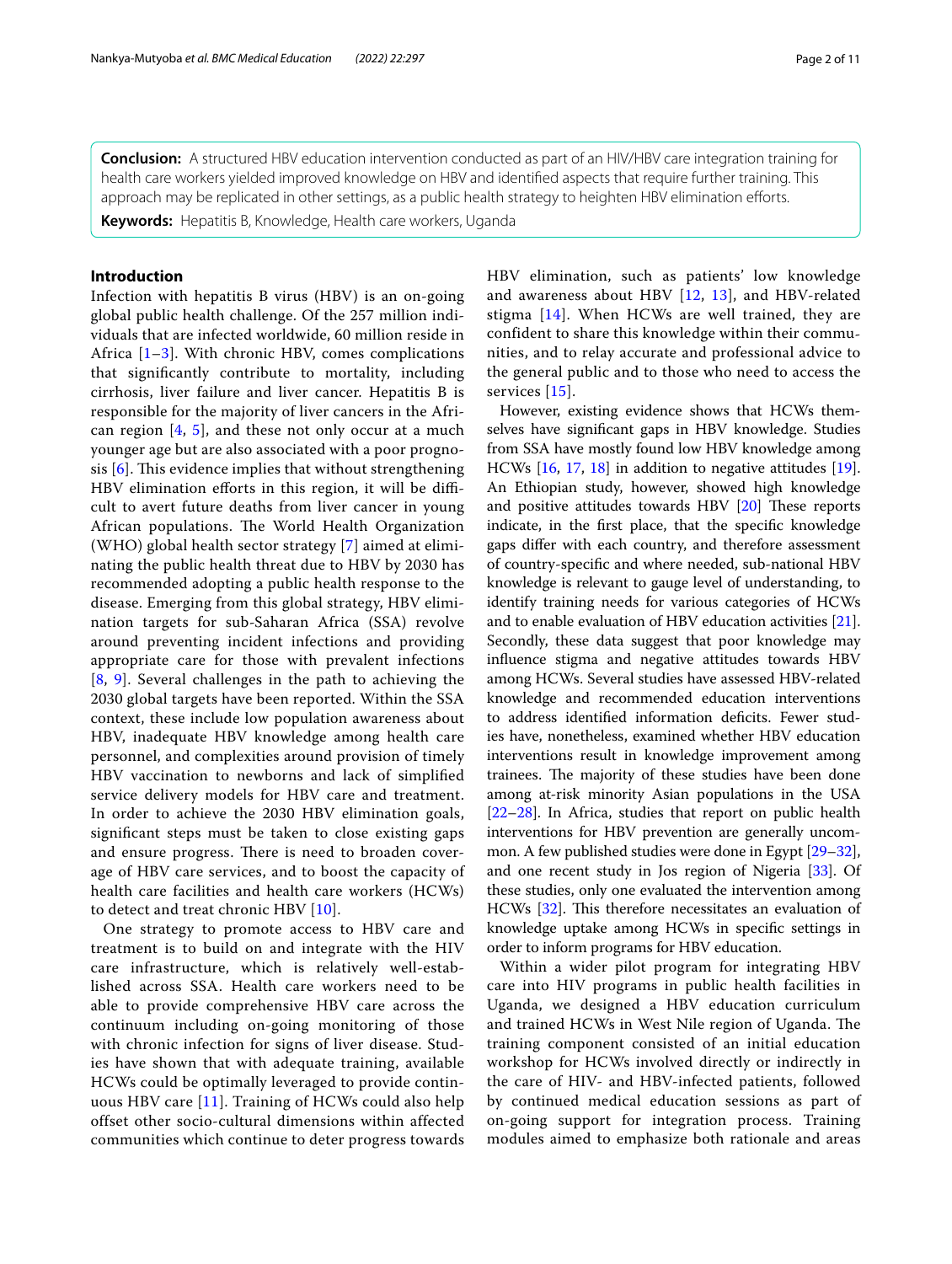for integration of care. As part of the training we performed a pre- and post-test HBV knowledge evaluation in the initial cohort of HCWs. The objective of this research was to describe the HBV/HIV education curriculum content and to assess its efect on HBV knowledge among the HCWs.

# **Methods**

# **Study setting, design and population** *Study setting: The "2for1" project*

This demonstration project, named "2for1" aimed to impact two diseases, that is, HIV and hepatitis B through delivery of a simplifed integrated care model in one setting. The "2for1" project was designed as a demonstration project as part of a collaboration between the Uganda Ministry of Health, WHO and researchers from the College of Health Sciences and the Infectious Diseases Institute, Makerere University. It is a pilot project to examine the feasibility and efectiveness of integrating care and treatment of HBV into routine HIV care services. It is based on (i) the scientifc knowledge that these two infections are similar in terms of routes of transmission, long-term treatment and common medications; (ii) the lack of adequate logistics and health care work force for effective treatment, monitoring and follow-up of HBV infected individuals. The integration into one care system, it was proposed, might improve care for both infections and afford more efficient use of available resources. It was purposely elected to be performed in West Nile region of Uganda because of the high prevalence of HBV in the region, with up to 19% of the population found to be having chronic hepatitis B in 2004  $[34]$  $[34]$ . The Government of Uganda performed mass HBV screening of the population in the region for all persons aged 14 years and above with intention of vaccinating all those who did not demonstrate infection (negative for hepatitis B surface antigen -HBsAg) [[35](#page-9-25)]. A signifcant proportion of those identifed as infected both in Arua and Koboko districts were lost to follow up due to limited services for HBV despite availability of dedicated HBV clinics in the same hospitals. Both Arua Regional referral hospital (RRH) and Koboko District hospital (DH) have a functional HIV care structure, supported by PEPFARfunded partners. The project focused on engaging HCWs, preparing them for HIV/HBV integrated care and management through specifc training and support through the integration process.

The study was conducted in two public health care facilities, Arua RRH and Koboko DH, a district hospital, both located in West Nile region, approximately 300 miles northwest of Kampala. West Nile region shares boundaries with the Democratic Republic of Congo (DRC) and South Sudan. It has a population of 2,988,300 people and is one of the highest HBV prevalent regions in Uganda, with a reported prevalence higher than the national average. Arua RRH is a large health facility [[36\]](#page-9-26) that provides both primary and specialized care for patients within the district and some neighboring districts, while Koboko DH is a district hospital that serves a border population intersecting Uganda, South Sudan and the DRC.

### **Study design, population and participant recruitment**

This training intervention was designed as a non-randomized, pre- and post- education intervention delivered as part of the demonstration project to study the feasibility of integrating HBV care into routine HIV care system.

Our study population included personnel from various hospital departments that are directly or actively involved in the provision of services to patients with HBV or HIV infection at these health facilities. Out of the total of 51 HCWs, we randomly selected seven HCWs including four in Arua RRH which is the larger facility, and three in Koboko DH to remain at the facilities for continuity of service delivery on the day of training. The remaining 44 HCWs were all invited to participate in the training and they all attended. They included Physicians, Medical Officers, Nursing and Clinical Officers, Laboratory technicians, Enrolled nurses/midwives, pharmacy technicians and records/data officers. The staff who serve as data officers are trained nurses who are also actively involved in providing care services including patient counseling and education as part of task-sharing, in addition to their main duty of data entry and management of patient clinical records. We therefore included them in the training.

With authorization from the top management of these facilities, eligible service providers were identifed and letters of invitation were written and sent out to them for a one-day training through their supervisors. All the invited cadres turned up for the training.

### **Training curriculum design and instructional approach**

An initial phase in implementation of this project was the development of a specifc training program. We developed a specifc training curriculum, guided by literature review and experts in clinical and academic training in the area of Hepatology. The curriculum aimed to improve HBV knowledge, to raise understanding of commonalities between HIV and HBV and the importance of merging care for both chronic infections. It had four modules, namely HBV natural history and disease transmission, laboratory diagnosis, care and treatment as well as prevention. The "disease natural history" module emphasized [[1\]](#page-8-0) that both HBV and HIV are transmitted in similar ways, [\[2](#page-8-1)] and it discussed the infuence of HIV on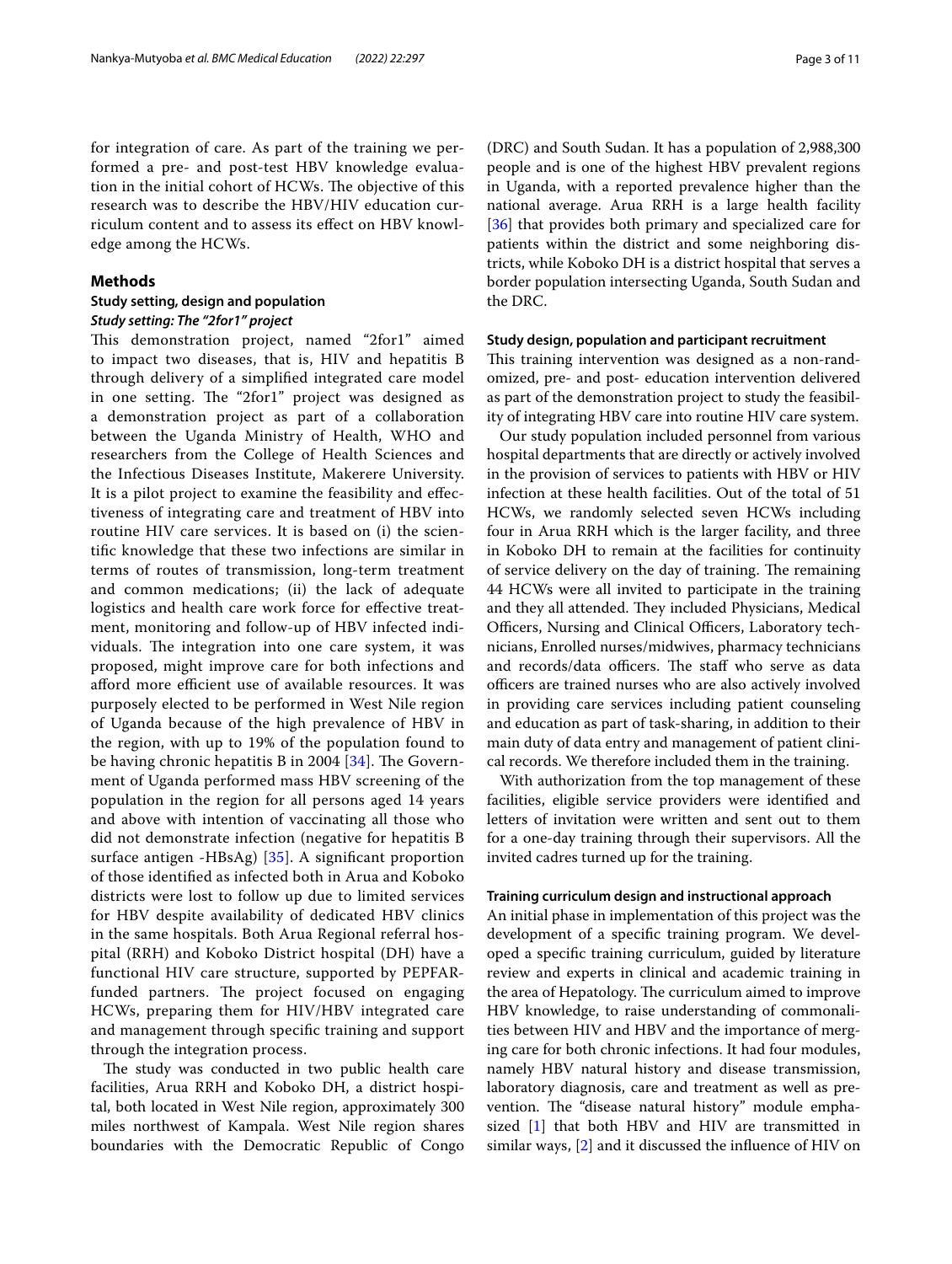HBV and vice versa in the natural history of both infections. The "laboratory diagnosis" module highlighted the similar platforms for laboratory diagnosis of HIV and HBV using ELISA, the HIV viral load and HBV viral load, the use of similar transportation systems (the hub system) for viral load samples and the same processing facility for both viral load tests, the central public health laboratories. This single system for sample transportation and analysis would ease operations for care integration. The "care, treatment and prevention" modules discussed commonalities in relation to continuity of care, antiviral medications, process of obtaining drugs and a patient education and counseling message with components of prevention of both infections.

### **Pre‑intervention**

Following provision of informed consent, all participants were provided with a self-administered questionnaire (SAQ) and requested to complete it, independently. The SAQ was developed by experts including academic hepatologists, researchers and clinicians and was based on standard documents including WHO guidelines [\[37](#page-9-27), [38\]](#page-9-28) and guidelines developed by the Uganda Ministry of Health. The SAQ had 6 sections, covering background information (age, sex, health facility, Health care provider category, duty station and years in service). The second section was dedicated to the "HBV disease epidemiology and transmission" and "natural history" and each had 9 questions with "Yes"/ "No"/ "Don't know" responses. The rest of the sections  $(5, 8 \text{ and } 6)$  focused on HBV diagnosis, treatment and prevention respectively with responses of questions with "Yes"/ "No"/ "Don't know" responses provided at the end of each question. The tool also had two questions that assessed health care workers' attitudes towards HBV-infected persons. The tool was piloted on a group of HCWs outside the study region, and was revised to improve

question item wording, flow and clarity. The tool has been provided as supplementary material.

### **HBV education intervention**

This intervention was a one-day HBV-focused training delivered by expert Physicians and academic hepatologists using the developed curriculum. The training was provided as a didactic seminar, guided by a power-point presentation, coupled with illustration on fip charts, and participants were provided with note books to make personal notes. The presentation was followed by a question and answer session in which participants made inquiry on aspects of HBV they did not understand well, and an interactive discussion session which allowed free learning to take place. The training had breaks of 30 min every after 2 h and participants were also provided with the information in print format.

## **Post‑intervention**

Following the training, participants were re-convened and provided with the same SAQ they had received prior to the training, and asked to complete it for a second time. All health care workers who participated in the training completed the same questionnaire after the training. Figure [1](#page-3-0) shows the processes participants were taken through.

### **Data analysis**

Data were cleaned and analysed using SPSS. Descriptive analysis was done, and frequencies generated with mean and standard deviation (SD) for continuous variables and proportions for categorical variables. Scores were generated by assigning a score of one to all "Yes" responses (correct response), and a score of zero to "No" or "Don't know" responses for question items assessing knowledge. McNemmar's paired t-test was used to compute diferences in mean scores of correct responses for

<span id="page-3-0"></span>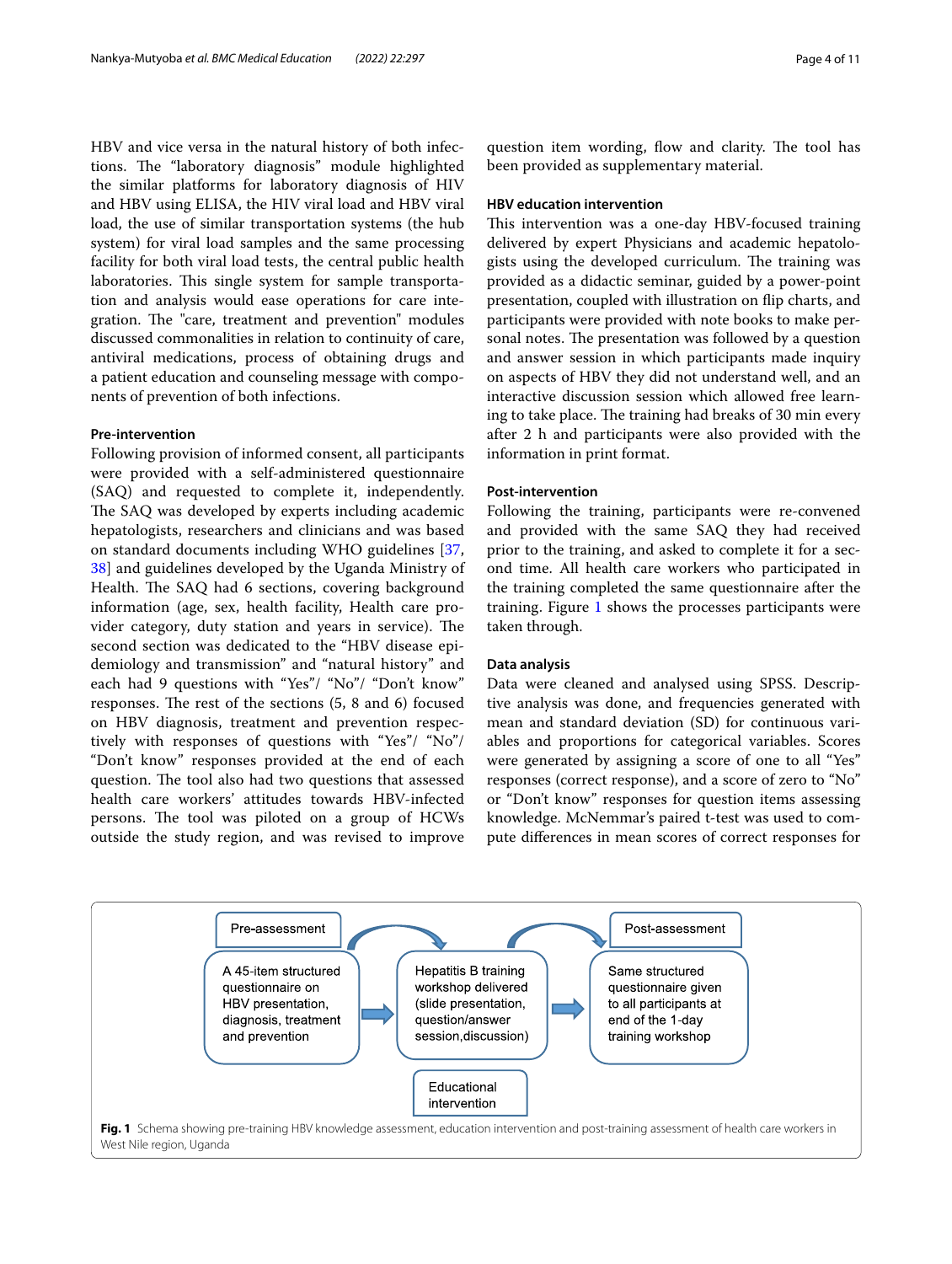each knowledge component at pre- and post- intervention, with 95% confdence intervals. Regarding analysis of attitudes, responses that were "Yes" or "Don't know" to each of the attitudes questions were classifed as "negative" and scored one, meaning presence of stigmatizing attitudes, while responses of "No" were classifed as "positive" and given a score of zero, meaning absence of stigmatizing attitudes. Proportion of respondents with "negative" attitude was estimated. To analyse diferences in knowledge gain by age, we classifed HCWs into those who were younger (aged below 30 years of age) and those who were older (aged at least 30 years old). Analysis of knowledge gain by duration in service, we classifed HCWs into two broad categories, comparing those who were relatively new in service (served for up to 5 years) to those who had longer duration in service (more than 5 years).

### **Study approval**

Both the study protocol and all tools received ethical review and clearance from the School of medicine research and ethics committee (approval number REC 2018–185), the Scientifc Review Committee of the Infectious Diseases Institute and the Uganda National Council for Science and Technology (approval Ref SS 4986).

# **Results**

A total of 44 out of 51 HCWs who serve the HIV and HBV clinics were invited to participate in the training (participation proportion of 86%). All participants completed both the pre- and post-intervention questionnaire, providing 100% response fraction. Of these, 20 (45.5%) were male (Table [1](#page-4-0)). The average age (standard deviation) was 34.3 (8.3) years. Slightly more than half (24, 54.5%) of respondents had been in service for fewer than 5 years. The rest of the baseline characteristics are shown in Table [1](#page-4-0).

# **"Training for integration" curriculum content**

The specific "Training for Integration" curriculum content is summarized in Table [2.](#page-5-0) It consisted of 5 modules covering HBV disease epidemiology and natural history, diagnosis, care and treatment, prevention, and crosscutting issues relating to integration. For modules 1 to 4, training aimed at improving overall knowledge by highlighting commonalities between HIV and HBV in aspects of disease natural history and transmission, diagnosis, treatment and prevention.

Module 4, on disease prevention emphasized the role of community engagement to raise awareness on both infections and the benefits of offering integrated care to the same community. Module 5 had content that explained the rationale and capacity of the existing HIV <span id="page-4-0"></span>**Table 1** Characteristics of Health Care Workers who participated in the HBV education training in Arua, West-Nile region

| Mean           | <b>SD</b> |
|----------------|-----------|
| 34.3           | 8.3       |
| N              | $\%$      |
|                |           |
| 20             | 45.5      |
| 24             | 54.5      |
|                |           |
| 17             | 38.6      |
| 14             | 31.8      |
| 10             | 22.7      |
| 3              | 6.8       |
|                |           |
| 6              | 13.6      |
| 9              | 20.5      |
| $\overline{4}$ | 9.1       |
| 8              | 18.2      |
| $\overline{4}$ | 9.1       |
| $\overline{4}$ | 9.1       |
| 3              | 6.8       |
| $\overline{4}$ | 9.1       |
| $\overline{2}$ | 4.5       |
|                |           |
| 24             | 54.5      |
| 11             | 25.0      |
| 9              | 20.5      |
|                |           |
| 28             | 64.0      |
| 16             | 36.0      |
|                |           |

care system to respond to both infections. It showcased HBV as a neglected infection that could beneft from being appended onto the already existing HIV care infrastructure, for a maximized response. It also discussed gaps in Health worker training, coordination and planning for sustained integrated care both at the clinic level and the community level.

# **HBV‑related knowledge**

# *Total knowledge*

Overall, the mean (SD) total knowledge score was 27.2 (5.3) out of 35 prior to receiving training, and it rose to  $30.6$   $(3.8)$  after receiving training. There were statistically signifcant increase in mean scores of total knowledge across subcategories of age, gender, duration in service, HCW cadre and health facility (Table [3](#page-5-1)).

#### *Domain‑specifc knowledge*

Analysis of mean knowledge scores by knowledge domain is shown in Table  $4$ . There was a statistically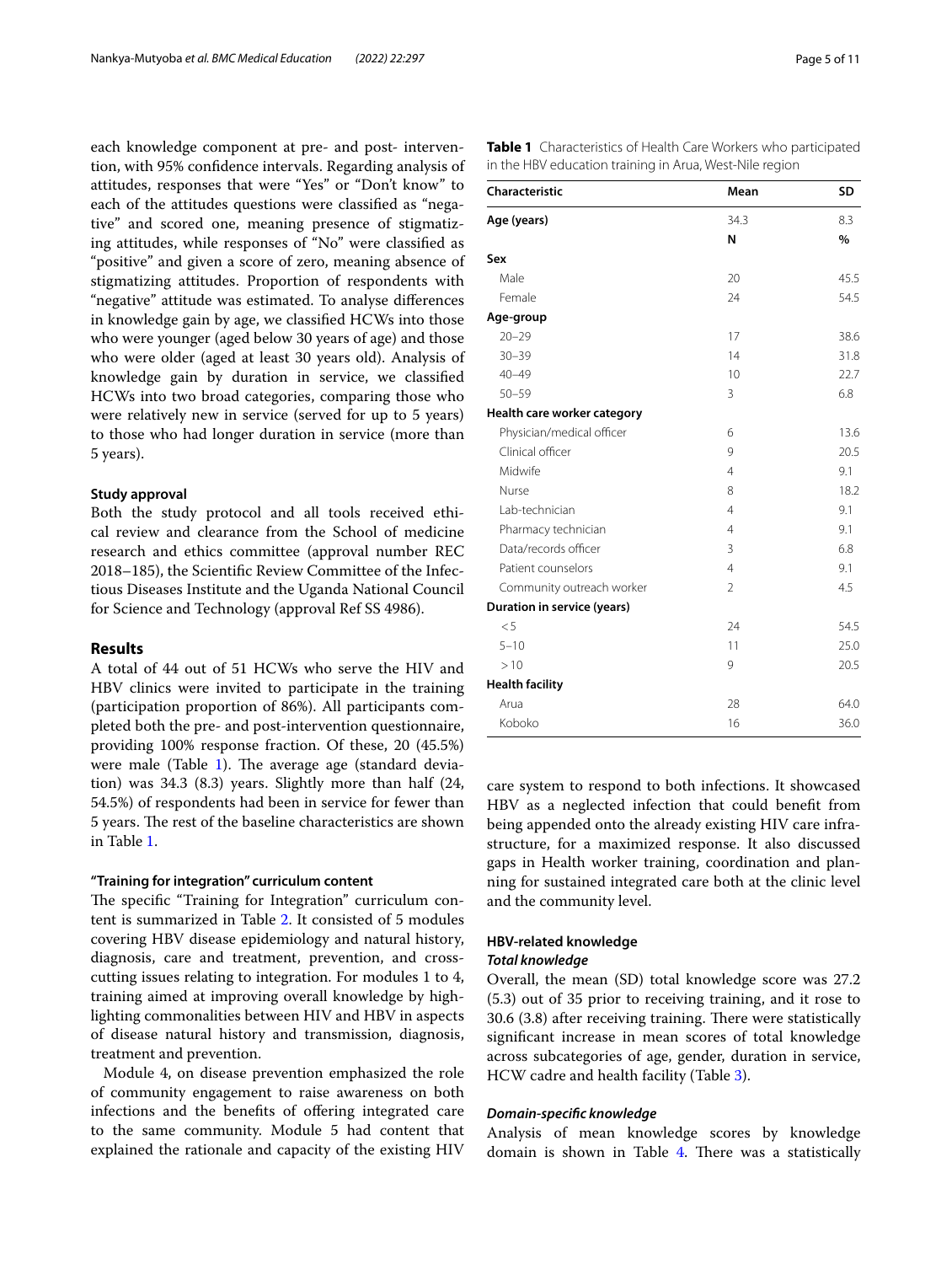<span id="page-5-0"></span>

|  |  | Table 2 Content of hepatitis B"Training for integration" Curriculum for Health Care Workers in West Nile Region, Uganda |  |  |  |
|--|--|-------------------------------------------------------------------------------------------------------------------------|--|--|--|
|--|--|-------------------------------------------------------------------------------------------------------------------------|--|--|--|

| Module                                                                                         | Module content                                                                                                                                                                                                                                                                                                                                                                                                                                                                                                                                                                                                                                                                                                                                                                                                                                                                                                                                                                                                                                                         |
|------------------------------------------------------------------------------------------------|------------------------------------------------------------------------------------------------------------------------------------------------------------------------------------------------------------------------------------------------------------------------------------------------------------------------------------------------------------------------------------------------------------------------------------------------------------------------------------------------------------------------------------------------------------------------------------------------------------------------------------------------------------------------------------------------------------------------------------------------------------------------------------------------------------------------------------------------------------------------------------------------------------------------------------------------------------------------------------------------------------------------------------------------------------------------|
| Module 1<br>Natural history, epide-<br>miology and transmis-<br>sion of infection              | I. Emphasized burden of HIV, of HBV, of dual infection, and similarities between HBV and HIV infection transmission<br>II. The influence of HIV on HBV natural history, and the influence of HBV on HIV natural history                                                                                                                                                                                                                                                                                                                                                                                                                                                                                                                                                                                                                                                                                                                                                                                                                                                |
| Module 2<br>Laboratory diagnosis                                                               | I. Basics of laboratory diagnosis for HBV<br>II. Similar platforms for diagnosis of HIV and HBV (ELISA),<br>III. HIV viral load and HBV viral load<br>IV. Similar transportation systems for samples (the hub system) for viral load samples<br>V. Same processing facility for viral load tests<br>(Central Public Health Laboratories)                                                                                                                                                                                                                                                                                                                                                                                                                                                                                                                                                                                                                                                                                                                               |
| Module 3<br>Care and treatment                                                                 | I. Covered for HBV and HBV-HIV co-infection<br>II. Both being chronic diseases with no cure but life-long care and treatment<br>III. The HIV "test and treat" strategy, versus the HBV treatment strategy that requires additional tests to decide who is eligible<br>for treatment<br>IV. Medications for HBV treatment provided in public hospitals by the Government and ART by both Government and Part-<br>ners                                                                                                                                                                                                                                                                                                                                                                                                                                                                                                                                                                                                                                                   |
| Module 4<br>Prevention                                                                         | I. Commonalities between prevention of HIV and of HBV, including preventing mother-to-child HBV transmission<br>II. Community-linkage for continued follow-up and prevention of complications for HBV mono-infected persons<br>III. Community engagement<br>Community networks of HBV (treatment peer support, community groups to have patients' voice) to be woven into existing<br>structure for HIV<br>Need for continuous monitoring emphasized, and to remain in care<br>Need for raising community awareness, to eliminate erroneous disease perceptions and fight stigma addressed as part of<br>curriculum, through local radio-based programs, where individuals calls-in and have their questions and concerns discussed<br>as part of community engagement                                                                                                                                                                                                                                                                                                 |
| Module 5<br>Cross-cutting issues,<br>rationale, planning<br>and coordination of<br>integration | I. Why integrate? (i)Significant overlap between both infections and the need to offer care for both infections in a well-<br>coordinated care system. (ii) Need for a public health response, to give the widest possible reach for HBV care, treatment and<br>continuous monitoring would be efficiently met through care integration<br>II. HIV as a "high profile" disease (Well-structured clinics all over the country; funded laboratories and pharmacy, strong patient<br>and community networks, clinician task-shifting and data capture services) versus HBV as a "neglected" disease (Runs a silent<br>course, with high levels of stigma and discrimination, lacks all infrastructure, apart from free tenofovir, has insufficient media<br>representation and advocacy among health workers, patients and at political level)<br>III. Leverage on the well-developed infrastructure for HIV to offer HBV services to all who need it<br>IV. Co-planning, training and coordination for integrated HIV and HBV service delivery across the care continuum |

<span id="page-5-1"></span>**Table 3** Pre- and post- intervention mean scores of participants' total knowledge by baseline characteristics

<span id="page-5-2"></span>**Table 4** Pre- and post-intervention mean scores of HBV knowledge domains

| Characteristic              | Pre-test mean score<br>(standard deviation) | Post-test<br>mean score<br>(standard<br>deviation) | p-value |
|-----------------------------|---------------------------------------------|----------------------------------------------------|---------|
| Gender                      |                                             |                                                    |         |
| Male                        | 29.3 (5.4)                                  | 31.8(4.0)                                          | 0.011   |
| Female                      | 25.5(4.7)                                   | 29.6 (3.4)                                         | < 0.001 |
| Age (years)                 |                                             |                                                    |         |
| $<$ 30                      | 26.6(5.3)                                   | 29.9(3.6)                                          | 0.001   |
| > 30                        | 27.9(5.3)                                   | 31.2(4.0)                                          | 0.001   |
| Duration in service (years) |                                             |                                                    |         |
| $\leq$ 5                    | 27.9(5.7)                                   | 31.2(4.4)                                          | 0.001   |
| > 5                         | 26.6(5.0)                                   | 29.9(2.9)                                          | 0.005   |
| <b>Health facility</b>      |                                             |                                                    |         |
| Arua                        | 26.4(5.2)                                   | 30.5(3.7)                                          | 0.000   |
| Koboko                      | 28.7(5.4)                                   | 30.7(4.1)                                          | 0.013   |

| Knowledge domain              | Pre-test<br>mean score<br>(standard<br>deviation) | Post-test<br>mean score<br>(standard<br>deviation) | p-value |
|-------------------------------|---------------------------------------------------|----------------------------------------------------|---------|
| Epidemiology and transmission | 8.5(1.7)                                          | 9.5(0.8)                                           | < 0.001 |
| Natural history of HBV        | 4.0(1.8)                                          | 4.7(1.6)                                           | 0.011   |
| Diagnosis of HBV              | 2.4(1.1)                                          | 2.5(1.2)                                           | 0.685   |
| Treatment of HBV              | 5.5(1.5)                                          | 7.0(1.2)                                           | < 0.001 |
| Prevention of HBV             | 4.2(1.1)                                          | 4.0(1.0)                                           | 0.384   |

signifcant increase in mean scores of three knowledge domains post-intervention; epidemiology and transmission of HBV (from 8.5 (1.7) to 9.5 (0.8) out of 10 scores, *p*<0.001), natural history of HBV (from 4.0 (1.8) to 4.7 (1.6) out of 8 scores,  $p=0.011$ ) and treatment of HBV (from 5.5  $(1.5)$  to 7.0  $(1.2)$  out of 8 scores,  $p < 0.001$ ).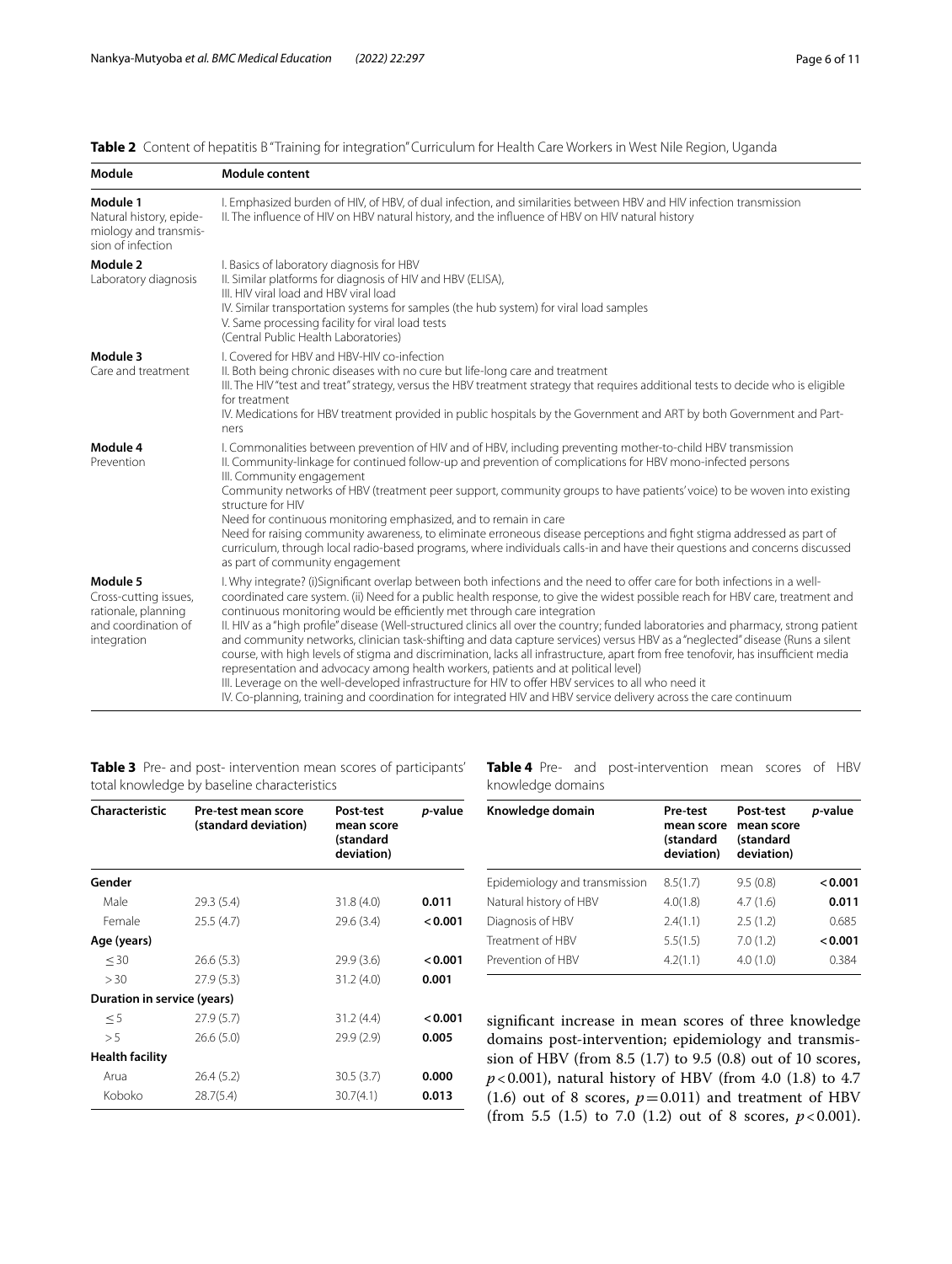<span id="page-6-0"></span>

| Table 5 Pre- and post-test mean scores of participants' domain-specific knowledge, by sex, age and years in service |
|---------------------------------------------------------------------------------------------------------------------|
|---------------------------------------------------------------------------------------------------------------------|

| Variable<br>Category<br><b>Frequency</b><br>Mean (Standard<br><b>Mean (Standard deviation)</b><br>n (%)<br>deviation)<br><b>Epidemiology and Transmission</b><br>Gender<br>Male<br>20 (45.5%)<br>9.0(1.5)<br>9.4(0.9)<br>Female<br>24 (54.5%)<br>8.2(1.8)<br>9.5(0.7)<br>Age (years)<br>$\leq 30$<br>22 (50.0%)<br>8.5(1.5)<br>9.3(0.6)<br>>30<br>8.5(1.9)<br>9.5(0.9)<br>22 (50.0%)<br>$\leq 5$<br>Duration in service (years)<br>24 (54.5%)<br>8.8(1.5)<br>9.5(0.8)<br>> 5<br>20 (45.5%)<br>8.2(1.8)<br>9.4(0.8)<br><b>Health facility</b><br>Arua<br>28 (64.0%)<br>8.6(1.5)<br>9.4(0.8)<br>Koboko<br>16 (36.0%)<br>8.4(1.8)<br>9.6(0.8) | p-value<br>0.05<br>0.001<br>0.008<br>0.007<br>0.008<br>0.006<br>0.016<br>0.002 |
|--------------------------------------------------------------------------------------------------------------------------------------------------------------------------------------------------------------------------------------------------------------------------------------------------------------------------------------------------------------------------------------------------------------------------------------------------------------------------------------------------------------------------------------------------------------------------------------------------------------------------------------------|--------------------------------------------------------------------------------|
|                                                                                                                                                                                                                                                                                                                                                                                                                                                                                                                                                                                                                                            |                                                                                |
|                                                                                                                                                                                                                                                                                                                                                                                                                                                                                                                                                                                                                                            |                                                                                |
|                                                                                                                                                                                                                                                                                                                                                                                                                                                                                                                                                                                                                                            |                                                                                |
|                                                                                                                                                                                                                                                                                                                                                                                                                                                                                                                                                                                                                                            |                                                                                |
|                                                                                                                                                                                                                                                                                                                                                                                                                                                                                                                                                                                                                                            |                                                                                |
|                                                                                                                                                                                                                                                                                                                                                                                                                                                                                                                                                                                                                                            |                                                                                |
|                                                                                                                                                                                                                                                                                                                                                                                                                                                                                                                                                                                                                                            |                                                                                |
|                                                                                                                                                                                                                                                                                                                                                                                                                                                                                                                                                                                                                                            |                                                                                |
|                                                                                                                                                                                                                                                                                                                                                                                                                                                                                                                                                                                                                                            |                                                                                |
|                                                                                                                                                                                                                                                                                                                                                                                                                                                                                                                                                                                                                                            |                                                                                |
| Natural history of HBV                                                                                                                                                                                                                                                                                                                                                                                                                                                                                                                                                                                                                     |                                                                                |
| Gender<br>Male<br>20 (45.5%)<br>4.5(1.5)<br>5.2(1.5)                                                                                                                                                                                                                                                                                                                                                                                                                                                                                                                                                                                       | 0.131                                                                          |
| Female<br>24 (54.5%)<br>3.6(1.9)<br>4.3(1.7)                                                                                                                                                                                                                                                                                                                                                                                                                                                                                                                                                                                               | 0.046                                                                          |
| $\leq 30$<br>Age (years)<br>22 (50.0%)<br>4.0(1.6)<br>4.2(1.4)                                                                                                                                                                                                                                                                                                                                                                                                                                                                                                                                                                             | 0.535                                                                          |
| >30<br>22 (50.0%)<br>4.0(1.9)<br>5.2(1.7)                                                                                                                                                                                                                                                                                                                                                                                                                                                                                                                                                                                                  | 0.004                                                                          |
| $\leq 5$<br>Duration in service (years)<br>24 (54.5%)<br>4.0(1.6)<br>4.7(1.7)                                                                                                                                                                                                                                                                                                                                                                                                                                                                                                                                                              | 0.044                                                                          |
| > 5<br>4.7(1.6)<br>20 (45.5%)<br>4.1(1.9)                                                                                                                                                                                                                                                                                                                                                                                                                                                                                                                                                                                                  | 0.124                                                                          |
| <b>Health facility</b><br>Arua<br>28 (64.0%)<br>3.8(1.9)<br>4.7(1.8)                                                                                                                                                                                                                                                                                                                                                                                                                                                                                                                                                                       | 0.008                                                                          |
| Koboko<br>16 (36.0%)<br>4.4(1.4)<br>4.6(1.5)                                                                                                                                                                                                                                                                                                                                                                                                                                                                                                                                                                                               | 0.628                                                                          |
| <b>Diagnosis of HBV</b>                                                                                                                                                                                                                                                                                                                                                                                                                                                                                                                                                                                                                    |                                                                                |
| Gender<br>Male<br>20 (45.5%)<br>2.9(1.3)<br>3.0(1.2)                                                                                                                                                                                                                                                                                                                                                                                                                                                                                                                                                                                       | 0.649                                                                          |
| Female<br>2.0(0.9)<br>24 (54.5%)<br>2.1(1.1)                                                                                                                                                                                                                                                                                                                                                                                                                                                                                                                                                                                               | 0.869                                                                          |
| $\leq 30$<br>Age (years)<br>22 (50.0%)<br>2.1(1.0)<br>2.7(1.2)                                                                                                                                                                                                                                                                                                                                                                                                                                                                                                                                                                             | 0.589                                                                          |
| >30<br>22 (50.0%)<br>2.7(1.2)<br>2.7(1.3)                                                                                                                                                                                                                                                                                                                                                                                                                                                                                                                                                                                                  | 1.000                                                                          |
| $\leq 5$<br>Duration in service (years)<br>24 (54.5%)<br>2.5(1.1)<br>2.7(1.3)                                                                                                                                                                                                                                                                                                                                                                                                                                                                                                                                                              | 0.462                                                                          |
| > 5<br>20 (45.5%)<br>2.4(1.1)<br>2.3(1.2)                                                                                                                                                                                                                                                                                                                                                                                                                                                                                                                                                                                                  | 0.847                                                                          |
| <b>Health facility</b><br>Arua<br>28 (64.0%)<br>2.3(1.1)<br>2.5(1.2)                                                                                                                                                                                                                                                                                                                                                                                                                                                                                                                                                                       | 0.312                                                                          |
| Koboko<br>16 (36.0%)<br>2.4(1.2)<br>2.6(1.3)                                                                                                                                                                                                                                                                                                                                                                                                                                                                                                                                                                                               | 0.509                                                                          |
| <b>Treatment of HBV</b>                                                                                                                                                                                                                                                                                                                                                                                                                                                                                                                                                                                                                    |                                                                                |
| Gender<br>Male<br>20 (45.5%)<br>6.1(1.4)<br>7.2(1.0)                                                                                                                                                                                                                                                                                                                                                                                                                                                                                                                                                                                       | 0.001                                                                          |
| Female<br>24 (54.5%)<br>4.9(1.4)<br>6.8(1.2)                                                                                                                                                                                                                                                                                                                                                                                                                                                                                                                                                                                               | < 0.001                                                                        |
| Age (years)<br>$\leq 30$<br>22 (50.0%)<br>6.9(1.2)<br>5.3(1.8)                                                                                                                                                                                                                                                                                                                                                                                                                                                                                                                                                                             | < 0.001                                                                        |
| > 30<br>22 (50.0%)<br>5.6(1.3)<br>7.1(1.1)                                                                                                                                                                                                                                                                                                                                                                                                                                                                                                                                                                                                 | < 0.001                                                                        |
| $\leq 5$<br>Duration in service (years)<br>24 (54.5%)<br>5.7(1.5)<br>6.9(1.3)                                                                                                                                                                                                                                                                                                                                                                                                                                                                                                                                                              | 0.001                                                                          |
| > 5<br>20 (45.5%)<br>5.1(1.6)<br>7.1(0.9)                                                                                                                                                                                                                                                                                                                                                                                                                                                                                                                                                                                                  | < 0.001                                                                        |
| <b>Health facility</b><br>28 (64.0%)<br>5.2(1.5)<br>7.1(1.1)<br>Arua                                                                                                                                                                                                                                                                                                                                                                                                                                                                                                                                                                       | < 0.001                                                                        |
| Koboko<br>16 (36.0%)<br>7.1(1.1)<br>6.8(1.2)                                                                                                                                                                                                                                                                                                                                                                                                                                                                                                                                                                                               | < 0.001                                                                        |
| <b>Prevention of HBV</b>                                                                                                                                                                                                                                                                                                                                                                                                                                                                                                                                                                                                                   |                                                                                |
| Gender<br>Male<br>20 (45.5%)<br>4.3(1.2)<br>4.3(0.9)                                                                                                                                                                                                                                                                                                                                                                                                                                                                                                                                                                                       | 0.825                                                                          |
| Female<br>24 (54.5%)<br>4.2(1.0)<br>3.9(1.0)                                                                                                                                                                                                                                                                                                                                                                                                                                                                                                                                                                                               | 0.397                                                                          |
| Age (years)<br>$\leq$ 30<br>22 (50.0%)<br>4.1(1.0)<br>4.0(1.0)                                                                                                                                                                                                                                                                                                                                                                                                                                                                                                                                                                             | 0.880                                                                          |
| >30<br>22 (50.0%)<br>4.0(0.8)<br>4.4(1.1)                                                                                                                                                                                                                                                                                                                                                                                                                                                                                                                                                                                                  | 0.088                                                                          |
| Duration in service (years)<br>$\leq$ 5<br>24 (54.5%)<br>4.1(0.9)<br>4.3(1.0)                                                                                                                                                                                                                                                                                                                                                                                                                                                                                                                                                              | 0.632                                                                          |
| > 5<br>20 (45.5%)<br>4.2(1.1)<br>4.0(0.8)                                                                                                                                                                                                                                                                                                                                                                                                                                                                                                                                                                                                  | 0.447                                                                          |
| <b>Health facility</b><br>Arua<br>28 (64.0%)<br>4.0(1.1)<br>4.1(0.8)                                                                                                                                                                                                                                                                                                                                                                                                                                                                                                                                                                       | 0.526                                                                          |
| Koboko<br>4.6(0.9)<br>3.9(1.1)<br>16 (36.0%)                                                                                                                                                                                                                                                                                                                                                                                                                                                                                                                                                                                               | 0.022                                                                          |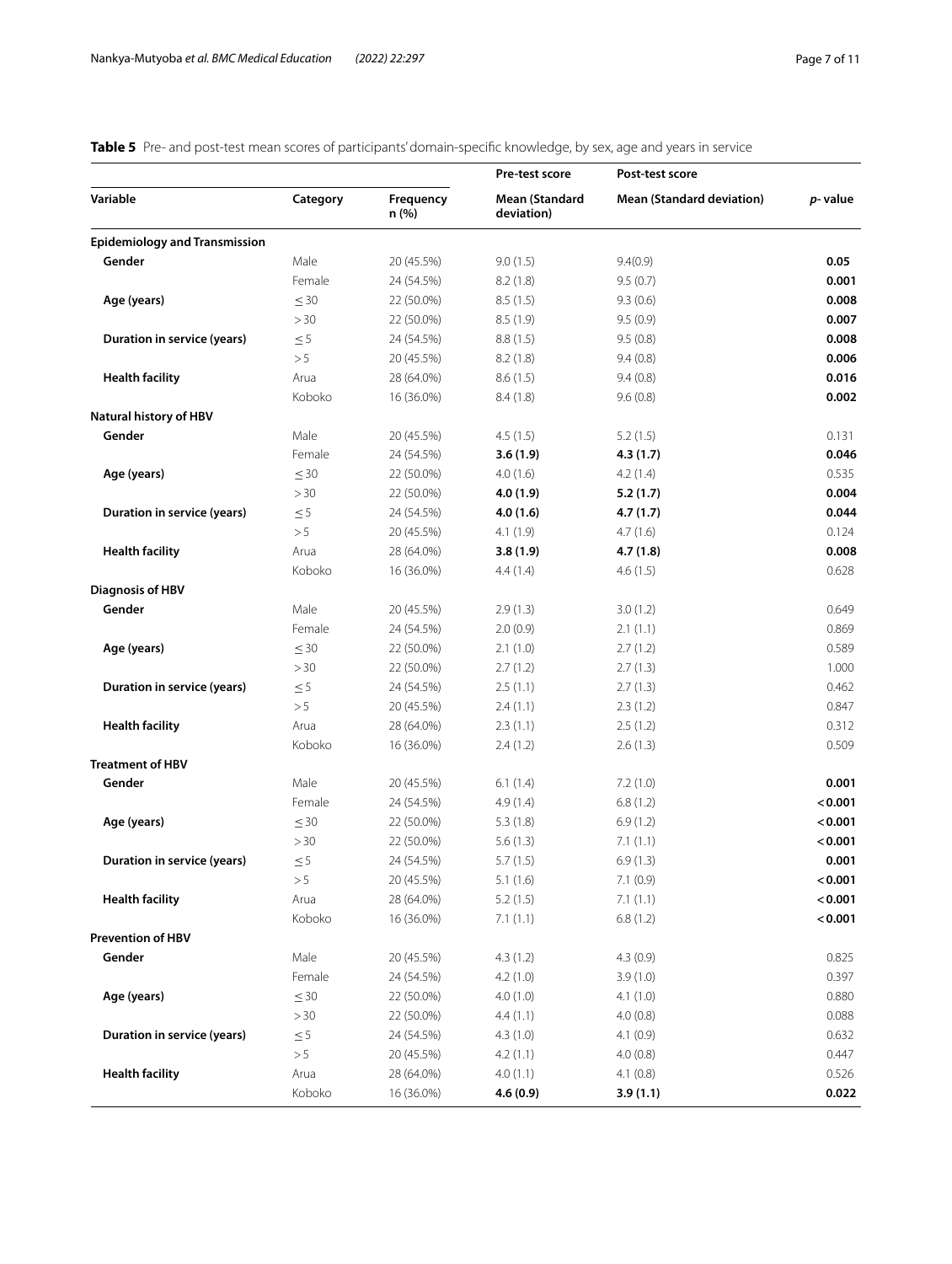However, knowledge related to diagnosis and prevention of HBV did not change.

Our analysis of sub-categories of age, gender, years in service and health facility, showed that there was an increase in knowledge of HBV epidemiology and transmission, and of HBV treatment even across categories of age, gender, duration in service and health facility (Table [5](#page-6-0)). Regarding natural history of HBV, there was an increase in mean knowledge scores (from 3.6 (1.9) to 4.3(1.7) out of 9,  $p = 0.045$ ) among female HCWs, but not among male HCWs. There was increase in knowledge among those older than 30 years, but not among those aged 30 years and younger. Among health facilities, there was a signifcant increase in mean knowledge scores among HCWs in Arua, but not Koboko hospital. Regarding knowledge of HBV diagnosis, there was no gain in knowledge across any category. Knowledge of HBV prevention equally did not change, and it signifcantly decreased after the training, among HCWs of Koboko hospital, (from 4.6 (0.9) to 3.9 (1.1) out of 5,  $p = 0.022$ ). Mean scores of HBV prevention generally decreased among HCWs across categories of age, gender and years in service.

### **Attitude towards HBV‑infected persons**

Overall, only 2 out of 44 participants had negative attitudes towards HBV-infected persons prior to receiving the HBV training, and none of them had negative attitudes post-training. These cadres were data officers, one was male, and one female, and had been in service for less than 5 years.

# **Discussion**

In a region with high HBV prevalence and limited funds for HBV prevention, a structured HBV-focused training resulted in overall gain in HBV-related knowledge and a decline in stigmatizing attitudes among HCWs. We found statistically signifcant increase in mean scores of total knowledge across subgroups of gender, age and years in service. However, the diferences in specifc knowledge domains pre- and post-education intervention varied, with gains in knowledge of HBV epidemiology and disease transmission, disease natural history and treatment, while there was no knowledge gain in domains of HBV diagnosis and prevention. The WHO guidelines [[7,](#page-9-4) [37,](#page-9-27) [38\]](#page-9-28) were launched with the aim of supporting the initiation, augmentation and expansion of HBV prevention, care and treatment services by both country managers and front-line HCWs who care for HBV-infected patients. Based on these protocols, HCWs should be able to diagnose HBV, triage patients who need treatment and those who need regular monitoring, recommend the most suitable anti-viral therapies as well as counsel patients and their families on HBV preventive behaviours, avoiding stigma and providing on-going support to afected individuals. Our fnding of overall improvement in HBV-related knowledge among HCWs is similar to what was observed among medical interns in Egypt [[32\]](#page-9-22) and in other settings [\[39](#page-9-29)]. However, we found, in this sample of HCWs, poor understanding of tests performed to detect HBV infection, interpretation of HBV serologic assays including HBV surface antigen, core antibody, HBV e antigen, and HBV viral load, both before and after receiving the HBV training. Similar to our study, Konlan et al. [\[40](#page-9-30)] showed that among 109 Nurses in Ghana, only 12.1% had knowledge of treatment following accidental exposure to HBV, and 87% of them had never received specifc training on post-exposure treatment. Correct interpretation of HBV test results is important to HCWs, given their role in educating the public, counseling patients and making treatment decisions.

Low knowledge about HBV and its prevention has been reported among HCWs elsewhere [\[16](#page-9-13), [41](#page-9-31)[–44](#page-10-0)]. What has not been sufficiently documented particularly in SSA, is whether HCW-focused HBV education interventions improve knowledge and attitudes related to HBV and its prevention. Wang et al. [\[45](#page-10-1)] assessed a health care provider-focused online HBV training module and reported pre-existing knowledge defcits among Chinese physicians and nurses, similar to our study. This online training improved HCW knowledge. Sim et al. [[46\]](#page-10-2) used a cartoon and graphical illustration-type of online HBV training for HCWs in Australia and found that this intervention improved HBV knowledge among HCWs. Contrary to these two studies, we used a more traditional, face-to-face facilitator-led, instructional model mainly because this approach is more realistic in our rural settings, where HCWs have limited access to online resources. In a study by Taylor et al. [[22\]](#page-9-19), traditionally trained community health workers provided HBV education to their communities, resulting in knowledge improvement.

Our pre-training knowledge assessment exposed gaps in knowledge related to HBV diagnosis and prevention, and these gaps persisted post-education intervention, unlike in the Wang and Sim studies. In addition, knowledge elements related to the natural history of HBV were not uniformly understood, for instance knowledge improvement was realized among HCWs in Arua, but not in Koboko hospital, and among those older than 30 years of age, but not those aged 30 years or younger. A likely explanation for lower knowledge among HCWs in Koboko is that they may have had less previous exposure to HBV-related information, as this is a newly upgraded district hospital with less resources, fewer senior cadres and opportunities for accessing learning, unlike Arua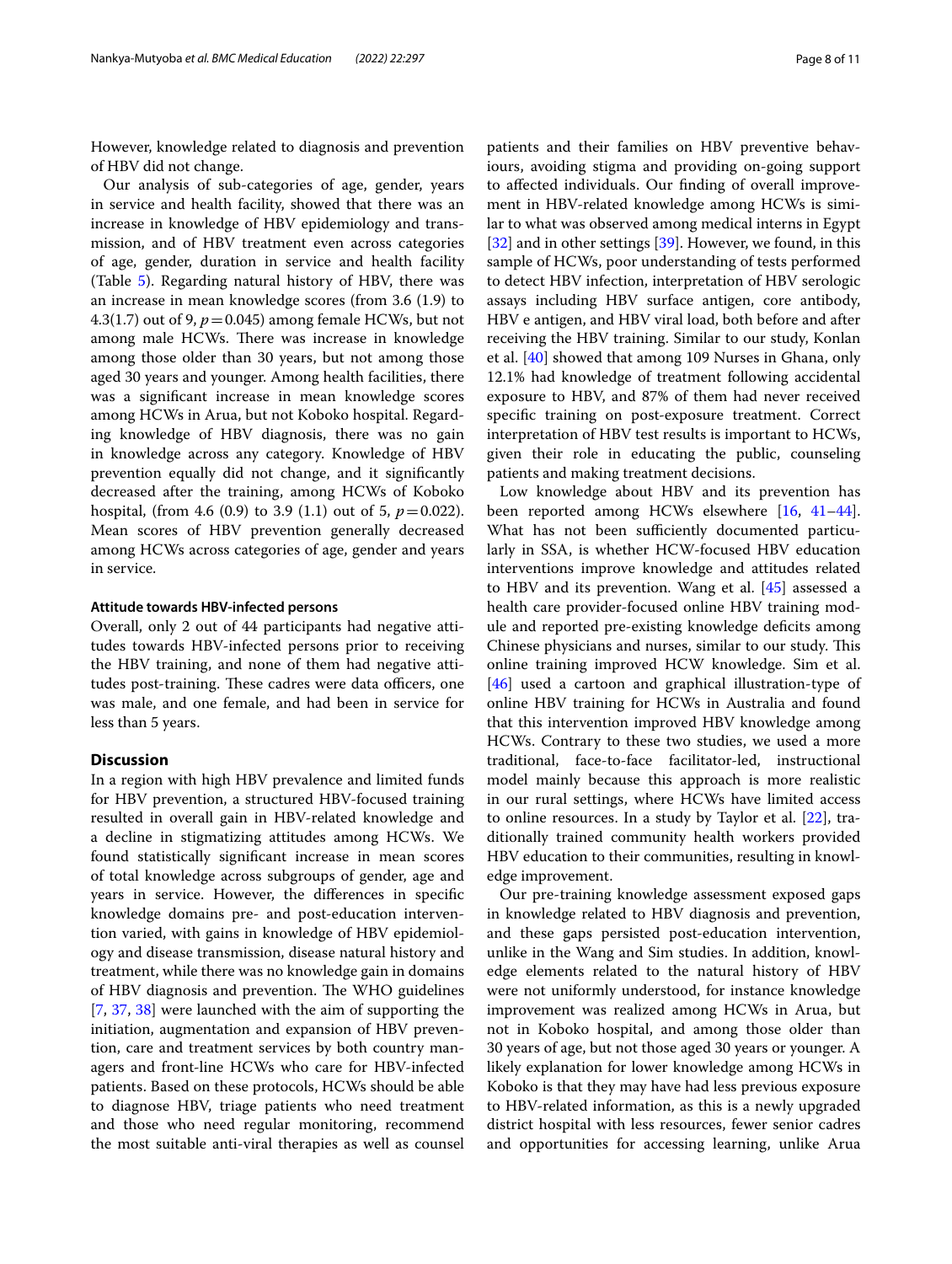hospital which is a well-established regional referral hospital with more senior cadres of HCWs.

In terms of stigmatizing attitudes, we found low levels of stigmatizing attitudes among HCWs. In addition, stigmatizing attitudes were observed among data officers, who are not front-line HCWs. Correlative to knowledge, we observed positive changes in attitudes among HCWs after the training. Unlike our fndings, studies in India documented the existence of stigmatizing attitudes directed towards HBV-infected patients among physicians [\[47](#page-10-3)], and higher HBV knowledge to be associated with positive attitudes towards HBV infected patients [[48\]](#page-10-4). Several hospital staff in Uganda's health facilities are not front-line care givers, but intersect routinely with HBV-infected patients, and may participate in providing supportive care to them, as part of task-sharing, when health facilities are under-stafed. Trainings that aim to build their capacity and their patient communication skills should be considered, since they are part of the health system.

We note the following limitations in this study. First, the study design could not eliminate possibility of confounding, hence the fndings may mostly serve to highlight areas for further inquiry through more rigorous methods. Second, we only assessed immediate changes in knowledge and attitudes, and coupled with our relatively small sample size, our findings do not sufficiently inform efect of training on long-term HBV-related attitudes and knowledge retention. The observed gains in HBV knowledge and declines in stigmatizing attitudes may, however, become more apparent with a larger sample size. Nonetheless, very few studies in SSA have assessed whether facility-based training improves HBV knowledge or reduces stigmatizing attitudes and behaviour of HCWs in the process of caring for HBV patients. This work will therefore inform policies and programs that aim to strengthen HCWs' capacity for HBV prevention.

### **Conclusion**

A structured, facility-based HBV-focused education intervention conducted as part of HIV/HBV care integration training for HCWs in West Nile region of Uganda yielded improved knowledge about HBV and its prevention and more positive attitudes towards HBV-infected patients. It also identifed specifc areas where HCWs lacked knowledge, requiring focused training on domains that did not signifcantly change pre- and post- training to make the integration successful. This approach may be replicated in other settings, as a public health strategy to heighten HBV elimination efforts.

## **Supplementary Information**

The online version contains supplementary material available at [https://doi.](https://doi.org/10.1186/s12909-022-03329-3) [org/10.1186/s12909-022-03329-3](https://doi.org/10.1186/s12909-022-03329-3).

**Additional fle 1.**

#### **Acknowledgements**

The Authors gratefully acknowledge Gilead Sciences who funded this study, Arua and Koboko District leadership and the management of Arua and Koboko Hospitals who provided support for the "2for1" HIV/HBV demonstration project, as well as the health care workers in both hospitals who participated in this study.

#### **Authors' contributions**

PO conceptualized the study, participated in collecting data, analysis and manuscript editing. PE, RB, JA, JNM, ES, KM, AK, AM, supported conceptualization and implementation of the study. JNM participated in data collection, analysis and drafting of manuscript. JA, CW, DE contributed to analysis and writing of the manuscript, and PO, ES performed signifcant revision of the manuscript. All authors read and approved the fnal manuscript.

#### **Funding**

The "2for1" demonstration project is funded by Gilead Sciences (Grant Number ISR-UG-10468).

#### **Availability of data and materials**

The data supporting the conclusions of this report are all included within this article and the supplementary material.

#### **Declarations**

#### **Ethics approval and consent to participate**

This study received approval from Makerere University School of Medicine, Research and Ethics Committee (IRB Number: REC 2018–185) and Uganda National Council for Science and technology (Number SS4986). All eligible study participants went through a consenting process and provided written informed consent in English to participate in the study. All study-related procedures and methods were performed in ethical compliance to the declaration of Helsinki and as stipulated in the ethical guidelines of Uganda National Council for Science and Technology.

#### **Consent for publication**

Not applicable.

#### **Competing interests**

The authors declare that they have no competing interest.

#### **Author details**

<sup>1</sup> Department of Epidemiology & Biostatistics, School of Public Health, Makerere University College of Health Sciences, P.O. Box 7072, Kampala, Uganda. 2 <sup>2</sup>Infectious Diseases Institute, Makerere University College of Health Sciences, Kampala, Uganda. <sup>3</sup> Program On Viral Hepatitis, Ministry of Health, Kampala, Uganda. 4 Department of Medicine, School of Medicine, Makerere University College of Health Sciences, Kampala, Uganda. <sup>5</sup>Global Hepatitis Program, WHO, Geneva, Switzerland.

Received: 29 March 2021 Accepted: 11 March 2022 Published online: 20 April 2022

#### **References**

- <span id="page-8-0"></span>1. Progress report on HIV, viral hepatitis and sexually transmitted infections 2019. Accountability for the global health sector strategies, 2016–2021. Geneva: World Health Organization; 2019 (WHO/CDS/HIV/19.7).
- <span id="page-8-1"></span>2. Schweitzer A, Horn J, Mikolajczyk RT, Krause G, Ott JJ. Estimations of worldwide prevalence of chronic hepatitis B virus infection: a systematic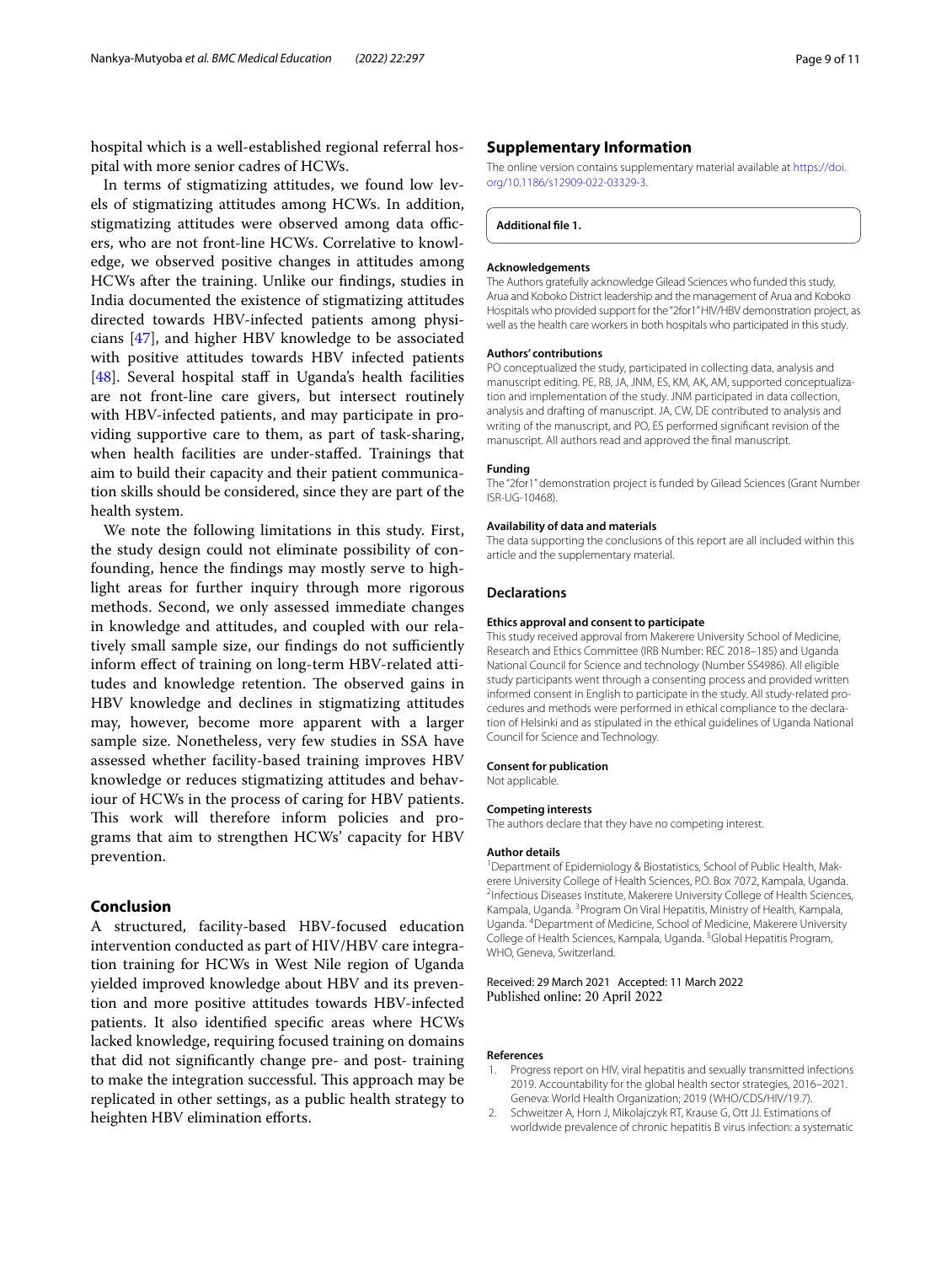review of data published between 1965 and 2013. The Lancet. 2015;386(10003):1546–55.

- <span id="page-9-0"></span>3. World Health Organization. Global hepatitis report 2017. 2017. Available from [https://apps.who.int/iris/handle/10665/255016.](https://apps.who.int/iris/handle/10665/255016)
- <span id="page-9-1"></span>4. Akinyemiju T, Abera S, Ahmed M, Alam N, Alemayohu MA, Allen C, et al. The burden of primary liver cancer and underlying etiologies from 1990 to 2015 at the global, regional, and national level: results from the global burden of disease study 2015. JAMA Oncol. 2017;3(12):1683–91.
- <span id="page-9-2"></span>Stanaway JD, Flaxman AD, Naghavi M, Fitzmaurice C, Vos T, Abubakar I, et al. The global burden of viral hepatitis from 1990 to 2013: fndings from the global burden of disease study 2013. Lancet. 2016;388(10049):1081–8.
- <span id="page-9-3"></span>6. Yang JD, Gyedu A, Afhene MY, Duduyemi BM, Micah E, Kingham PT, et al. Hepatocellular carcinoma occurs at an earlier age in Africans, particularly in association with chronic hepatitis B. Am J Gastroenterol. 2015;110(11):1629–31.
- <span id="page-9-4"></span>7. Organization WH. Global health sector strategy on viral hepatitis 2016–2021. Towards ending viral hepatitis: World Health Organization; 2016.
- <span id="page-9-5"></span>8. Spearman CW, Afihene M, Ally R, Apica B, Awuku Y, Cunha L, et al. Hepatitis B in sub-Saharan Africa: strategies to achieve the 2030 elimination targets. Lancet Gastroenterol Hepat. 2017;2(12):900–9.
- <span id="page-9-6"></span>World Health Organization. Prevention, Care and Treatment of viral hepatitis in the African region—Framework for action, 2016–2020. WHO; 2017. Available: [https://www.afro.who.int/sites/default/fles/2017-12.](https://www.afro.who.int/sites/default/files/2017-12)
- <span id="page-9-7"></span>10. Nayagam S, Thursz M. Strategies for global elimination of chronic HBV infection: 2019 update. Curr Hepatol Rep. 2019;18(3):300–9.
- <span id="page-9-8"></span>11. Zhou K, Fitzpatrick T, Walsh N, Kim JY, Chou R, Lackey M, et al. Interventions to optimise the care continuum for chronic viral hepatitis: a systematic review and meta-analyses. Lancet Infect Dis. 2016;16(12):1409–22.
- <span id="page-9-9"></span>12 Mokaya J, McNaughton AL, Burbridge L, Maponga T, O'Hara G, Andersson M, et al. A blind spot? confronting the stigma of hepatitis B virus (HBV) infection-a systematic review. Wellcome Open Res. 2018;3:29.
- <span id="page-9-10"></span>13. Li D, Tang T, Patterson M, Ho M, Heathcote J, Shah H, The impact of hepatitis B knowledge and stigma on screening in Canadian Chinese persons. Can J Gastroenterol Hepatol. 2012;26(9):597–602.
- <span id="page-9-11"></span>14. Valizadeh L, Zamanzadeh V, Bayani M, Zabihi A. The social stigma experience in patients with hepatitis B infection. Gastroenterol Nurs. 2017;40(2):143–50.
- <span id="page-9-12"></span>15. Hefernan A, Barber E, Cook NA, Gomaa AI, Harley YX, Jones CR. Aiming at the global elimination of viral hepatitis: challenges along the care continuum. Open forum infectious diseases. 2018;5(1):ofx252.
- <span id="page-9-13"></span>16. Qin Y-L, Li B, Zhou Y-S, Zhang X, Li L, Song B, et al. Prevalence and associated knowledge of hepatitis B infection among healthcare workers in Freetown, Sierra Leone. BMC Infect Dis. 2018;18(1):315.
- <span id="page-9-14"></span>17. Shindano TA, Bahizire E, Fiasse R, Horsmans Y. Knowledge, attitudes, and practices of health-care workers about viral hepatitis B and C in south Kivu. Am J Trop Med Hyg. 2017;96(2):400–4.
- <span id="page-9-15"></span>18. Debes JD, Kayandabila J, Pogemiller H. Knowledge of hepatitis B transmission risks among health workers in Tanzania. Am J Trop Med Hyg. 2016;94(5):1100–2.
- <span id="page-9-16"></span>19. Mtengezo J, Lee H, Ngoma J, Kim S, Aronowitz T, DeMarco R, et al. Knowledge and attitudes toward HIV, hepatitis B virus, and hepatitis C virus infection among health-care workers in Malawi. Asia Pac J Oncol Nurs. 2016;3(4):344.
- <span id="page-9-17"></span>20. Abdela A, Woldu B, Haile K, Mathewos B, Deressa T. Assessment of knowledge, attitudes and practices toward prevention of hepatitis B virus infection among students of medicine and health sciences in Northwest Ethiopia. BMC Res Notes. 2016;9(1):410.
- <span id="page-9-18"></span>21. Webb MJ, Kauer SD, Ozer EM, Haller DM, Sanci LA. Does screening for and intervening with multiple health compromising behaviours and mental health disorders amongst young people attending primary care improve health outcomes? a systematic review. BMC Fam Pract. 2016;17(1):104.
- <span id="page-9-19"></span>22. Taylor VM, Burke NJ, Sos C, Do HH, Liu Q, Yasui Y. Community health worker hepatitis B education for Cambodian American men and women. Asian Pac J Cancer Prev. 2013;14(8):4705.
- 23. Chen MS, Fang DM, Stewart SL, Ly MY, Lee S, Dang JH, et al. Increasing hepatitis B screening for hmong adults: results from a randomized controlled community-based study. Cancer Epidemiol Prev Biomark. 2013;22(5):782–91.
- 24. Taylor VM, Hislop TG, Tu S-P, Teh C, Acorda E, Yip M-P, et al. Evaluation of a hepatitis B lay health worker intervention for Chinese Americans and Canadians. J Community Health. 2009;34(3):165–72.
- 25. Chao SD, Chang ET, Le PV, Prapong W, Kiernan M, So SK. The Jade Ribbon campaign: a model program for community outreach and education to prevent liver cancer in Asian Americans. J Immigr Minor Health. 2009;11(4):281–90.
- 26. Hsu CE, Zhang G, Yan FA, Shang N, Le T. What made a successful hepatitis B program for reducing liver cancer disparities: an examination of baseline characteristics and educational intervention, infection status, and missing responses of at-risk Asian Americans. J Community Health. 2010;35(3):325–35.
- 27. Juon H-S, Park BJ. Efectiveness of a culturally integrated liver cancer education in improving HBV knowledge among Asian Americans. Prev Med. 2013;56(1):53–8.
- <span id="page-9-20"></span>28. Juon H-S, Lee S, Strong C, Rimal RN, Kirk GD, Bowie J. Effect of a liver cancer education program on hepatitis B screening among Asian Americans in the Baltimore-Washington metropolitan area, 2009–2010. Prev Chronic Dis. 2014;11:130258.
- <span id="page-9-21"></span>29. El-Nasser GA. Assessment of students knowledge and attitude toward hepatitis B and C in Sohag University/Egypt. Kufa J Nurs Sci. 2013;3(1):1–14.
- 30. Doa'a AS, Amr S, JillsonJH-yWang IA, Crowell N, Lofredo CA. Preventing hepatocellular carcinoma in Egypt: results of a pilot health education intervention study. BMC Res Notes. 2015;8(1):384.
- 31. Yehia SA, Morad WS, Hendy OM, Dorgham LS. Effect of health education intervention on hepatocellular carcinoma risk factor prevention in Menoufa governorate. Egypt Egyptian Liver J. 2020;10(1):7.
- <span id="page-9-22"></span>32. El-Sokkary RH, Tash RME, Mortada EM, El Seif OS. Evaluation of a hepatitis B virus protection intervention among interns at Zagazig University Hospitals. Egypt Infect Dis Health. 2020;25(1):50–9.
- <span id="page-9-23"></span>33. Bwogi J, Braka F, Makumbi I, Mishra V, Bakamutumaho B, Nanyunja M, et al. Hepatitis B infection is highly endemic in Uganda: fndings from a national serosurvey. African Health Sci. 2009;9(2):98–108.
- <span id="page-9-24"></span>34. Katamba PS, Mukunya D, Kwesiga D, et al. Prenatal hepatitis B screening and associated factors in a high prevalence district of Lira, northern Uganda: a community based cross sectional study. BMC Public Health. 2019;19:1004. [https://doi.org/10.1186/s12889-019-7344-6.](https://doi.org/10.1186/s12889-019-7344-6)
- <span id="page-9-25"></span>35. Mathew M, Femi RT, Sonika RG, Olaniyi T, Jalo P. Effects of peer education intervention for hepatitis B on level of knowledge and beliefs of school adolescents in Jos, Plateau State Nigeria. Acta Sci Nutr Health. 2019;3(11):53–60.
- <span id="page-9-26"></span>36. Evaluation Report: Program Evaluation of USAID/Uganda SUSTAIN Activity - Strengthening. Uganda's System for Treating AIDS Nationally. 2017. Available from [https://pdf.usaid.gov/pdf\\_docs/PA00MKMS.pdf](https://pdf.usaid.gov/pdf_docs/PA00MKMS.pdf).
- <span id="page-9-27"></span>37. WHO | Guidelines for the prevention, care and treatment of persons with chronic hepatitis B infection. WHO; 2015. Available at: [http://www.](http://www.who.int/hepatitis/publications/hepatitis-b-guidelines/en/) [who.int/hepatitis/publications/hepatitis-b-guidelines/en/](http://www.who.int/hepatitis/publications/hepatitis-b-guidelines/en/). Accessed 9 Apr 2020
- <span id="page-9-28"></span>38. World Health Organization. End Hepatitis by 2030: Prevention, Care and Treatment of viral hepatitis in the African region—Framework for action, 2016–2020. WHO; 2017. Available: [https://www.afro.who.int/sites/defau](https://www.afro.who.int/sites/default/files/2017-12/HEPATITIS%20in%20Africa%20WHO%20African%20Region%202016-2020%20FINAL%20%2029%20Nov_FA_ENGLISH_WEB.pdf) [lt/fles/2017-12/HEPATITIS%20in%20Africa%20WHO%20African%20Reg](https://www.afro.who.int/sites/default/files/2017-12/HEPATITIS%20in%20Africa%20WHO%20African%20Region%202016-2020%20FINAL%20%2029%20Nov_FA_ENGLISH_WEB.pdf) [ion%202016-2020%20FINAL%20%2029%20Nov\\_FA\\_ENGLISH\\_WEB.pdf](https://www.afro.who.int/sites/default/files/2017-12/HEPATITIS%20in%20Africa%20WHO%20African%20Region%202016-2020%20FINAL%20%2029%20Nov_FA_ENGLISH_WEB.pdf).
- <span id="page-9-29"></span>39. Pham TTH, Le TX, Nguyen DT, Luu CM, Truong BD, Tran PD, et al. Knowledge, attitudes and medical practice regarding hepatitis B prevention and management among healthcare workers in Northern Vietnam. PloS one. 2019;14(10):e0223733.
- <span id="page-9-30"></span>40. Konlan KD, Aarah-Bapuah M, Kombat JM, Wufele GM. The level of nurses' knowledge on occupational post exposure to hepatitis B infection in the Tamale metropolis, Ghana. BMC Health Serv Res. 2017;17(1):254.
- <span id="page-9-31"></span>41. Dev K, Abhay G, Gajanan K, Akash S, Bisure K. Knowledge and Awareness of the health care workers about the hepatitis B Infection and their vaccination status in a newly started medical college. J Assoc Physicians India. 2018;66(12):27–30.
- 42. Chao J, Chang ET, So SK. Hepatitis B and liver cancer knowledge and practices among healthcare and public health professionals in China: a cross-sectional study. BMC Public Health. 2010;10(1):98.
- 43. Mursy SMEM, Mohamed SOO. Knowledge, attitude, and practice towards Hepatitis B infection among nurses and midwives in two maternity